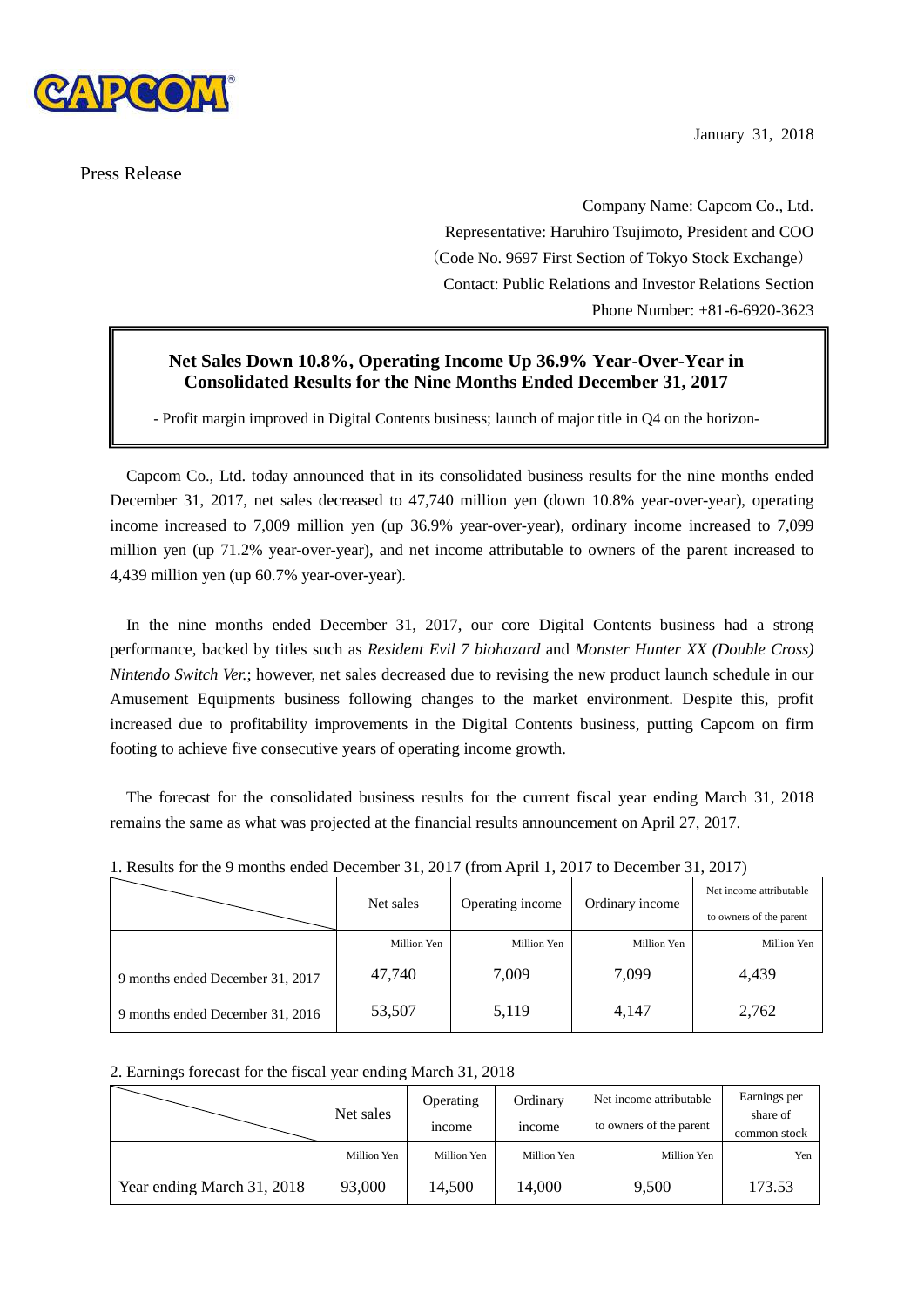# 3. Status of Each Operational Department

# (1) Digital Contents

(Unit: Million Yen)

|                  | 9 months ended    | 9 months ended    | <b>Difference</b> |
|------------------|-------------------|-------------------|-------------------|
|                  | December 31, 2016 | December 31, 2017 | (%)               |
| Net sales        | 28,428            | 30,844            | 8.5%              |
| Operating income | 1,461             | 6,257             | 328.2%            |
| Operating margin | 5.1%              | 20.3%             |                   |

- a. In this business, *Resident Evil 7 biohazard* (for PlayStation 4, Xbox One and PC) and *Monster Hunter XX (Double Cross) Nintendo Switch Ver.* (for Nintendo Switch) performed strongly, in addition to *Ultra Street Fighter II The Final Challengers* (for Nintendo Switch) becoming a smash hit. Meanwhile, sales of *Marvel vs. Capcom: Infinite* (for PlayStation 4, Xbox One and PC), which was launched in September 2017 targeting the European and US markets, tended to be soft.
- b. In online games, *Monster Hunter Frontier Z*, a perennial favorite which underwent a major update commemorating its 10th anniversary, gave a solid performance. In mobile contents, amid business reforms including alliance strategies carried out by the Company to bring about a breakthrough in the business, *Monster Hunter Explore* remained steadily popular, as licensing revenue utilizing our IP also contributed to the increase in profits.
- c. The resulting net sales were 30,844 million yen (up 8.5% from the same term in the previous year) and operating income was 6,257 million yen (up 328.2% from the same term in the previous year).
- d. In the fourth quarter of the fiscal year ending March 31, 2018, the Company plans on an aggressive sales campaign with the release of its flagship title, *Monster Hunter: World* (for PlayStation 4 and Xbox One).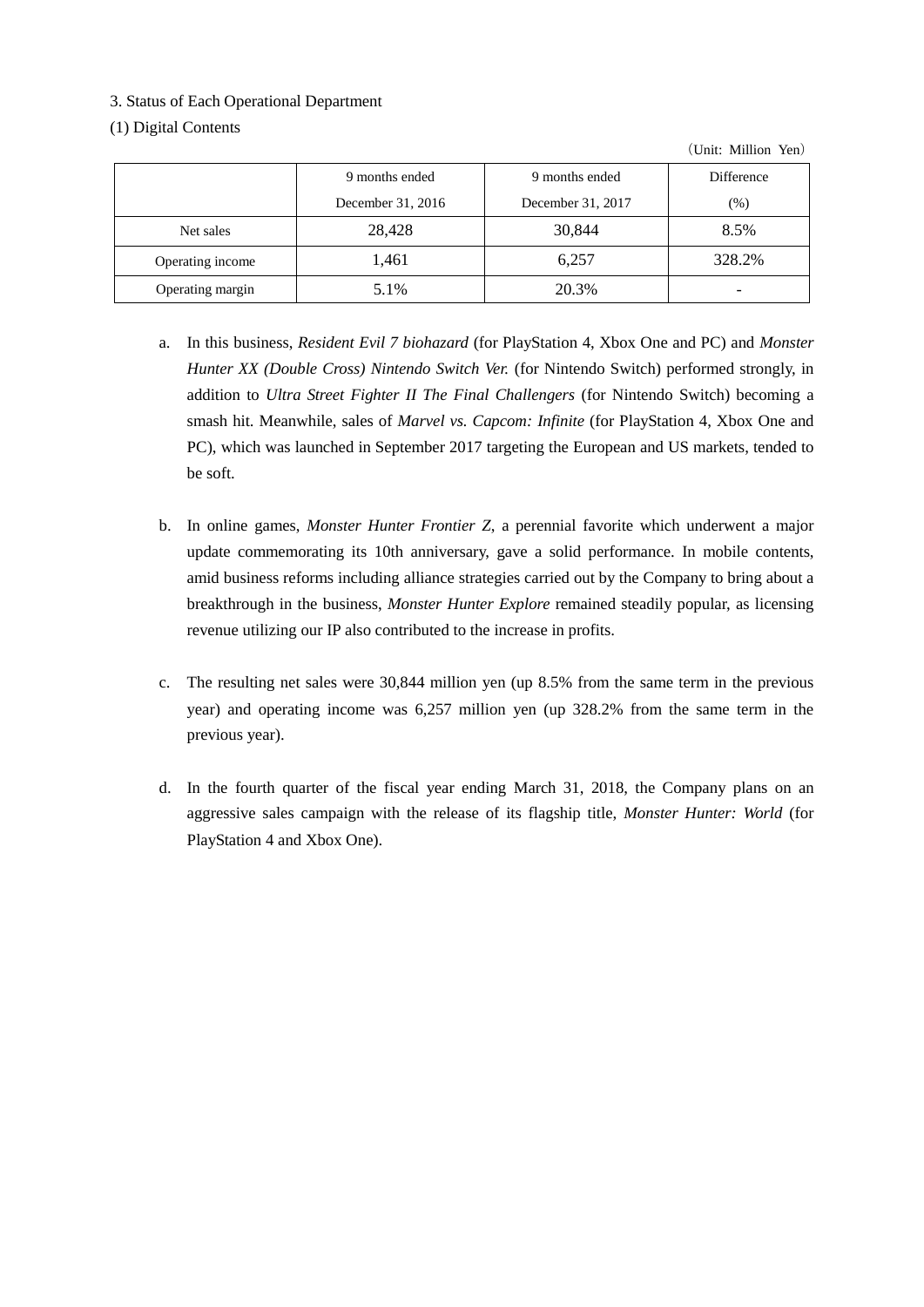# (2) Arcade Operations

(Unit: Million Yen)

 $(TU)$ : Million Yen)

|                  | 9 months ended    | 9 months ended    | Difference               |
|------------------|-------------------|-------------------|--------------------------|
|                  | December 31, 2016 | December 31, 2017 | $(\%)$                   |
| Net sales        | 7,069             | 7,632             | 8.0%                     |
| Operating income | 611               | 815               | 33.4%                    |
| Operating margin | 8.6%              | 10.7%             | $\overline{\phantom{0}}$ |

- a. In this business, the market was revitalized owing to the growing number of new users, including women and inbound tourists. Under these circumstances, the Company made efforts to secure repeat customers and acquire new customers, such as families with children, through various methods. These included installing machines that meet diverse customer needs, holding events and conducting service-day campaigns, as well as reducing arcade-operating costs.
- b. During the period under review, the Company opened two new stores and closed one bringing the total number of stores to 37.
- c. The resulting net sales were 7,632 million yen (up 8.0% from the same term in the previous year) and operating income was 815 million yen (up 33.4% from the same term in the previous year).

|                  |                   |                   | (UMIL. MINIUM ITH) |
|------------------|-------------------|-------------------|--------------------|
|                  | 9 months ended    |                   | Difference         |
|                  | December 31, 2016 | December 31, 2017 | (%)                |
| Net sales        | 16,591            | 7,711             | $-53.5%$           |
| Operating income | 5,422             | 2,128             | $-60.7\%$          |
| Operating margin | 32.7%             | 27.6%             |                    |

(3) Amusement Equipments

- a. In the struggling Pachinko & Pachislo sub-segment, the Company was able to secure a certain amount of profit for *Resident Evil: Revelations* by lowering its cost of sales ratio. Meanwhile, despite the Company's efforts to expand its contracted product development, the effects of the recent changes in model-testing methods could not be avoided and sales were weak.
- b. In the Arcade Games Sales sub-segment, sales of *Monster Hunter Medal Hunting G*, a consistently popular medal game remained strong. Nevertheless, sales for this business overall were soft.
- c. The resulting net sales were 7,711 million yen (down 53.5% from the same term in the previous year) and operating income was 2,128 million yen (down 60.7% from the same term in the previous year).